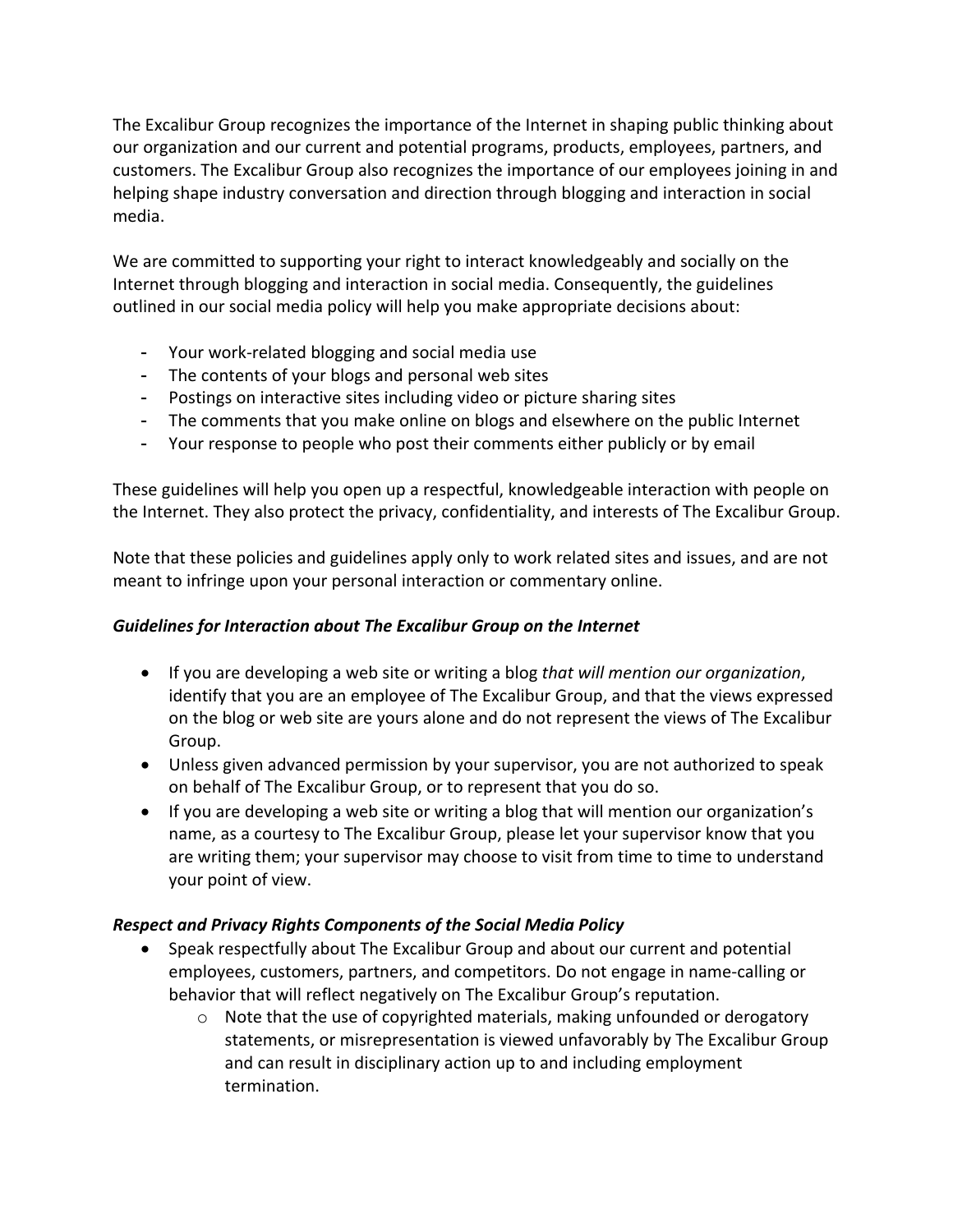• The Excalibur Group encourages you to write knowledgeably and accurately, using appropriate professionalism. Despite disclaimers, your web interaction can result in members of the public forming opinions about The Excalibur Group and its employees, partners, and services.

### **Competition Component of the Social Media Policy**

You may not sell any service that would compete with any of The Excalibur Group's services without permission in writing from your supervisor.

• This includes, but is not limited to training, books, products, and freelance writing. If in doubt, talk with your supervisor.

### **Legal Liability Component of the Social Media Policy**

- Recognize that you are legally liable for anything you write or present online. Employees can be disciplined leading up to termination by The Excalibur Group for commentary, content, or images that are defamatory, pornographic, proprietary, harassing, libelous, or that can create a hostile work environment.
- You can also be sued by The Excalibur Group employees, members, competitors, and any individual or organization that views your commentary, content, or images as defamatory, pornographic, proprietary, harassing, libelous or creating a hostile work environment.

#### **Media Contact Component of the Social Media Policy**

• Media contacts about The Excalibur Group and our current and potential services, employees, partners, customers, and competitors should be referred for coordination and guidance to the Communications Manager.

#### **Electronic Communication with Youth and Program Participants**

The Excalibur Group's obligation to protect children and our program participants is paramount.

- The Excalibur Group staff should not have contactor communication outside of work with minors (under age 18) who's family, legal guardian or friend participates in The Excalibur Group or Adell C. White Workforce Center (ACW) programs, or who have accompanied a family member, legal guardian, or friend to any The Excalibur Group or ACW programs.
- For purposes of this policy, a "youth" is anyone under eighteen (18) years of age who:
	- o Their legal guardian/parent participates in The Excalibur Group or ACW programs, or whom an Excalibur employee has met through Excalibur or ACW programs.
- For employees managing The Excalibur Group or ACW social media channels or outreach initiatives:
	- o Private friending of program participants or youths is prohibited
	- o Private messaging or Direct Messaging (DMs) with program participants or youths is prohibited

#### **Roles and Responsibilities:**